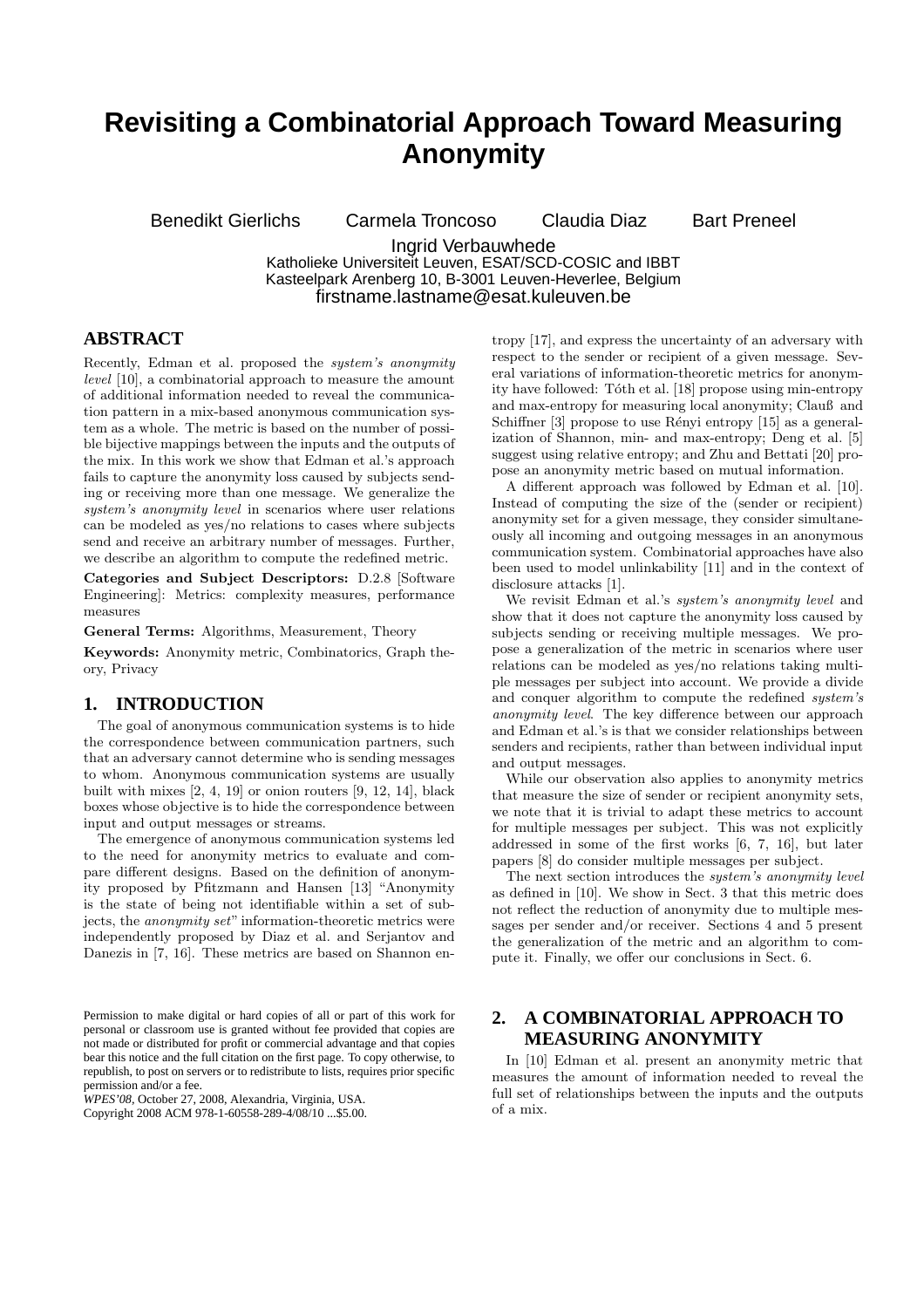

Figure 1: System modeled as a threshold mix

### **2.1 Notation**

Edman et al. consider messages (or streams) as inputs and outputs of an anonymous communication system and model this system as a bipartite graph  $G = (I, O, E)$ , where  $I = \{i_j\}$  is the set of t inputs,  $O = \{o_i\}$  is the set of t outputs, and E is the set of edges  $\{e_{i_j, o_l}\}$  between inputs and outputs. The graph  $G$  can be represented by its adjacency matrix A, where the elements  $a_{i,l}$  of the matrix are 1 if the edge linking  $i_j$  and  $o_l$  exists in  $G$ , and 0 if it does not exist.

### **2.2 The metric**

In this setting, Edman et al. exploit the fact that in an anonymity system there exists a one-to-one relation between inputs and outputs (i.e., a perfect matching on the associated bipartite graph  $G$  to evaluate the amount of information a global adversary can infer about the relations between senders and receivers. If only one perfect matching is possible in  $G$ , the adversary can uniquely identify the relations between inputs and outputs, thus the anonymity provided by the system is zero. When the number of possible perfect matchings grows, so does the uncertainty of the attacker.

In order to measure the anonymity provided by the system, Edman et al. propose to count the number of possible perfect matchings in  $G$ , which is equivalent to computing the permanent  $per(A)$  of the adjacency matrix A. They define the system's anonymity level as:

$$
d(A) = \begin{cases} 0 & \text{if } t = 1\\ \frac{\log(\text{per}(A))}{\log(t)} & \text{if } t > 1. \end{cases}
$$

The permanent of a matrix A whose entries are all 1 (i.e., a fully connected graph) is  $per(A) = t!$ . They note that in general computing the permanent of a matrix is NP-hard and provide upper and lower bounds.

#### **3. LIMITATIONS**

In this section we illustrate with an example how the system's anonymity level correctly measures the amount of information required to reveal the whole communication pattern if we consider messages or sets of subjects (i.e., all subjects send or receive exactly one message). We also show, however, that this metric over-estimates the anonymity if we consider multisets of senders and/or receivers (i.e., subjects send and/or receive multiple messages).

In the example we abstract the anonymity system as a round of a threshold mix with threshold  $t$  as shown in Fig. 1. We note that the same model can be applied to a router that mixes t streams.



Figure 2: Two rounds of the mix

### **3.1 Notation**

We define  $S^* = (S, N)$  as the multiset of the senders of all messages, where the underlying set  $S = \{s_1, s_2, ..., s_{\sigma}\}\$ contains the identities of the  $\sigma$  distinct senders, and the vector  $N = \langle n_1, n_2, ..., n_\sigma \rangle$  contains in its  $i^{th}$  position the multiplicity (number of occurrences) of sender  $s_i$  in the multiset  $S^*$ . Similarly, we define on the receiver side the multiset  $R^* = (R, K)$ , the set R of  $\rho$  unique receivers and the vector  $K = \langle k_1, k_2, ..., k_\rho \rangle$  containing their multiplicities. We represent the fact that an input  $i_j$  corresponds to an output  $o_l$  by  $i_j o_l$ . A sender  $s_j$  communicating with a receiver  $r_l$  is denoted as  $s_i r_l$ .

In Fig. 2, Round 1,  $S = \{A, B, C\}, N = \{1, 1, 1\}, R =$  $\{D, E, F\}$  and  $K = \langle 1, 1, 1 \rangle$ ; while in Round 2,  $S = \{A, C\}$ ,  $N = \langle 2, 1 \rangle$ ,  $R = \{D, E, F\}$  and  $K = \langle 1, 1, 1 \rangle$ .

#### **3.2 Example and counterexample**

In Fig. 2 we can see two different communication rounds of a threshold mix with threshold  $t = 3$ . Given the properties of a threshold mix, any of the inputs to the mix is equally likely to correspond to any of the outputs. If no further restrictions exist, the underlying bipartite graph  $G = (I, O, E)$ is complete and all elements of the adjacency matrix A are equal to 1 (i.e.,  $per(A) = t$ !).

In both cases there exist  $t! = 6$  perfect matchings in the underlying graph, and the system's anonymity level computed as in [10] is maximal:

$$
d(A) = \frac{log(per(A))}{log(t)} = \frac{log(t!)}{log(t!)} = 1.
$$

We express a perfect matching as a set of three correspondences  $i_j o_l$ . In Round 1, the perfect matchings are:  $\{i_1o_1, i_2o_2, i_3o_3\}, \{i_1o_1, i_2o_3, i_3o_2\}, \{i_1o_2, i_2o_3, i_3o_1\},\$ 

 $\{i_1o_2, i_2o_1, i_3o_3\}, \{i_1o_3, i_2o_1, i_3o_2\}, \{i_1o_3, i_2o_2, i_3o_1\}.$ 

We note however, that the goal of the adversary is to infer the relationships between senders and recipients in the system, not to link specific inputs  $i_j$  to outputs  $o_l$ . If we replace inputs and outputs by senders and receivers, we obtain the following six perfect matchings:

```
{AD, BE, CF}, {AD, BF, CE}, {AE, BF, CD},
```
 ${AE, BD, CF}, {AF, BD, CE}, {AF, BE, CD}.$ 

Given that all perfect matchings are different and equally likely, the adversary does not obtain any additional information and the example shown in Round 1 achieves maximum anonymity as indicated by  $d(A) = 1$ .

In Round 2, the correspondences of inputs and outputs is the same as in Round 1. However, user-wise the relationships are different, namely:

 ${AD, AE, CF}, {AD, AF, CE}, {AE, AF, CD},$ 

 ${AE, AD, CF}, {AF, AD, CE}, {AF, AE, CD}.$ 

The two matchings on the left indicate that user A sends two messages, one to user  $D$  and one to user  $E$ , and user  $C$ sends one message to user  $F$ . As the adversary is interested in learning which sender communicated with which receiver, there exist only three *distinct* assignments:  $\{AD, AE, CF\}$ ,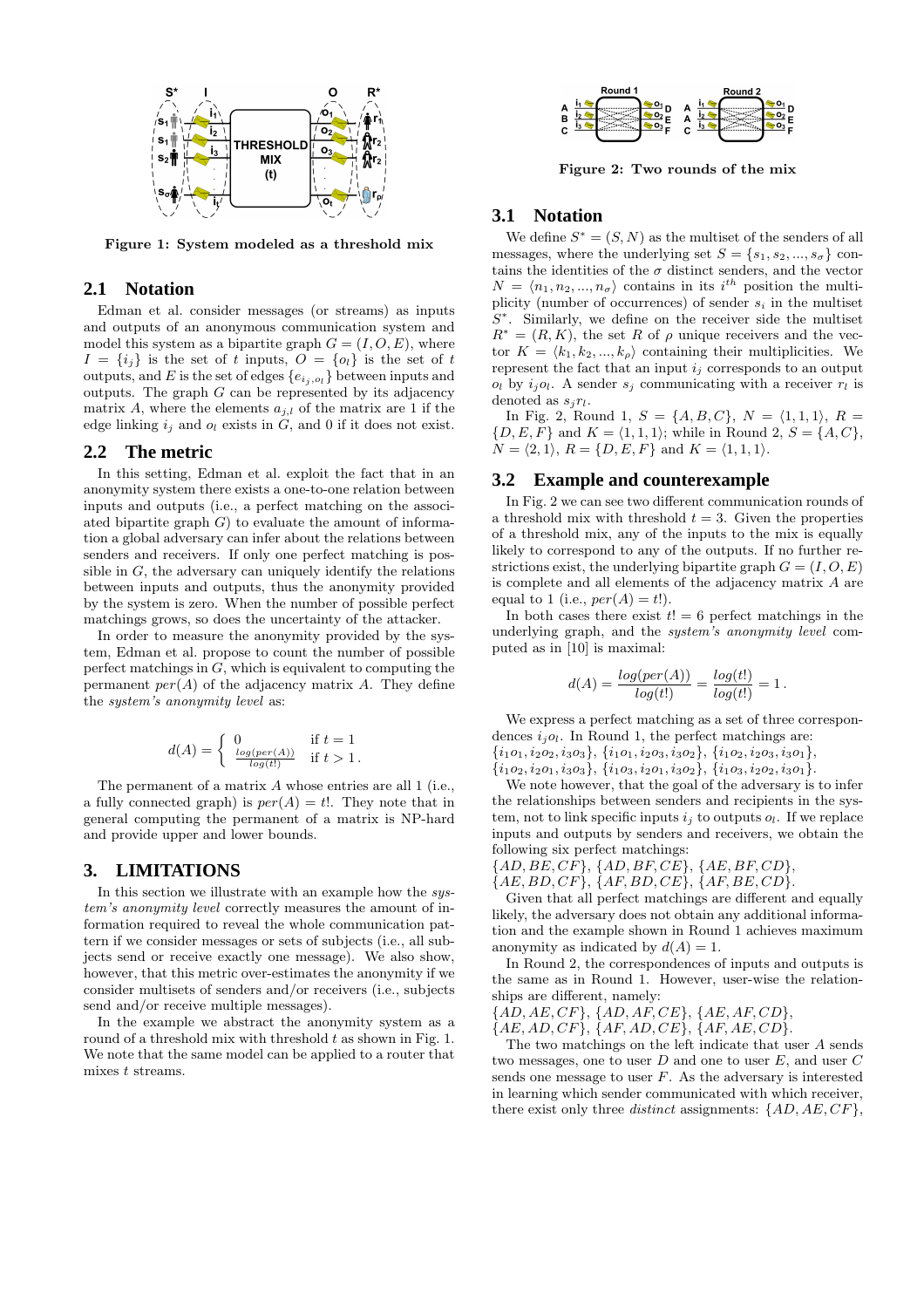${AD, AF, CE}, {AE, AF, CD}.$  Hence, the adversary's uncertainty is reduced to choosing amongst three options instead of six, which does not result in perfect anonymity as indicated by  $d(A) = 1$ .

# **4. INTRODUCING MULTIPLICITIES AT SENDER OR RECIPIENT SIDE**

We have illustrated in the previous section how the fact that senders form multisets leads the system's anonymity level to over-estimate the anonymity provided by the system. This is because several perfect matchings in the underlying graph lead to equivalent sender-receiver relationships. In this section we redefine the system's anonymity level such that it takes the multiplicities of either senders or receivers into account.

Definition Let ∼ be the equivalence relation "leads to the same relationship between elements of  $S$  and  $R$ ". Let  $\mathcal M$ be the set of all possible perfect matchings on the graph G. The equivalence class  $[M_p]$  of an element  $M_p \in \mathcal{M}$  is the subset of all elements in  $\mathcal M$  which are equivalent to  $M_p$ :

$$
[M_p] = \{ M_j \in \mathcal{M} | M_j \sim M_p \}.
$$

Note that one may also see  $\sim$  as inducing a partition of M where the blocks are the equivalence classes.

Given a multiset of senders  $S^*$ , where each distinct sender  $s_i$  appears with multiplicity  $n_i$ , and assuming that the receivers form a set and not a multiset (i.e.,  $\overline{R}^* = R$ ), the size of each equivalence class is  $\prod_{j=1}^{\sigma} n_j!$ . The number of equivalence classes is:

$$
\Xi = \frac{per(A)}{\prod_{j=1}^{\sigma} n_j!}.
$$

A similar situation occurs if repetitions occur only on the receiver side. Given a multiset of receivers  $R^*$ , where each distinct receiver  $r_l$  appears with multiplicity  $k_l$ , and assuming that the senders form a set and not a multiset (i.e.,  $S^* = S$ , the size of each equivalence class is  $\prod_{l=1}^{\rho} k_l!$ . The number of equivalence classes is:

$$
\Psi = \frac{per(A)}{\prod_{l=1}^{\rho} k_l!}.
$$

We therefore redefine the *system's anonymity level* as:

$$
d^{*}(A) = \begin{cases} 0 & \text{if } t = 1 \\ \frac{\log(E)}{\log(t)} & \text{if } R^{*} = R \text{ and } t > 1 \\ \frac{\log(\Psi)}{\log(t)} & \text{if } S^{*} = S \text{ and } t > 1 \\ \frac{\log(\text{per}(A))}{\log(t)} & \text{if } R^{*} = R \text{ and } S^{*} = S \text{ and } t > 1. \end{cases}
$$

For the example shown in Fig. 2 we obtain  $d^* = 1$  for Round 1, and a lower  $d^* = 0.61$  for Round 2 where one of the senders sends two messages.

## **5. GENERALIZING THE SYSTEM'S ANONYMITY METRIC**

So far we have considered that either the senders or the receivers form a multiset. In this section we look at the case when both senders and receivers form multisets.

Let Θ denote the number of equivalence classes and let  $C_p$  denote the number of equivalent perfect matchings in class  $[M_p]$  (i.e., its cardinality). In the new scenario the



Figure 3: A round with repetitions on both sides

equivalence classes may have different sizes  $C_p$ , as illustrated in the following example.

Consider the case shown in Fig. 3, where we can see repetitions on both sides. The number of possible perfect matchings is  $per(A) = 3! = 6$ . These matchings belong to one of  $\Theta = 2$  equivalence classes. Class [M<sub>1</sub>] with cardinality  $C_1 = 2$  is represented by  $M_1 = \{AD, AD, CF\}$ and class  $[M_2]$  with cardinality  $C_2 = 4$  is represented by  $M_2 = \{AD, AF, CD\}.$ 

The system's anonymity level aims at determining the amount of additional information needed to reveal all senderreceiver relationships; i.e., to find the equivalence class containing the correct perfect matching  $M_C$  between senders and receivers. In the previous section, we computed this amount of information as the logarithm of the number of equivalence classes. Note that this holds as long as  $M_C$  belongs to any class with equal probability (or in other words, as long as all equivalence classes have equal cardinality).

In the example of Fig. 3, however, the correct perfect matching  $M_C$  belongs to the equivalence class  $[M_1]$  with probability  $Pr(M_C \in [M_1]) = \frac{C_1}{per(A)} = \frac{2}{6}$  and to the class [M<sub>2</sub>] with probability  $Pr(M_C \in [M_2]) = \frac{C_2}{per(A)} = \frac{4}{6}$ . The amount of additional information required to identify the equivalence class that contains  $M_C$  is thus given by the Shannon entropy of the random variable with probability distribution  $Pr(M_C \in [M_p]) = \frac{C_p}{per(A)}$ . We generalize the previous definition of the *system's anonymity level* as:

$$
d^*(A) = \begin{cases} 0 & \text{if } t = 1\\ \frac{-\sum_{p=1}^{\Theta} \Pr(M_C \in [M_p]) \cdot \log(\Pr(M_C \in [M_p]))}{\log(t)} & \text{if } t > 1. \end{cases}
$$

In order to calculate  $d^*(A)$  we need to obtain  $\Theta$  and  $C_p$ . A naïve way of computing these values is to enumerate all possible perfect matchings, and to classify them into equivalence classes. We note that this process requires  $\mathcal{O}(t!)$  operations and quickly becomes infeasible.

#### **5.1 Computing the metric**

We present a divide and conquer algorithm that obtains Θ and  $C_p$  more efficiently than exhaustive search. The idea is to divide the complex problem into smaller ones, and to use their solutions to solve the original problem. In the divide step (see Algorithm 1), the algorithm recursively constructs a tree  $\mathcal T$  removing elements from  $S^*$  and  $R^*$  in each recursion. A node in the tree represents a certain intermediate situation and an edge between two nodes reflects a possible scenario. Each edge is assigned with a weight that describes the likelihood of that scenario. At a given node (recursion) the algorithm stops when the problem can either: (1) be solved with the approach explained in the previous section (i.e., the updated  $S^*$  and/or  $R^*$  become a set); or (2) we arrive to a situation where the updated  $S$  and/or  $R$  have only one element. When the divide step terminates, it has constructed the tree  $T$  and returns  $\Theta$ .

Let  $P$  be a path in  $T$  from the root to a leaf. We note that there exist  $\Theta$  paths  $\mathcal{P}_p$   $(p = 1, \ldots, \Theta)$  and that each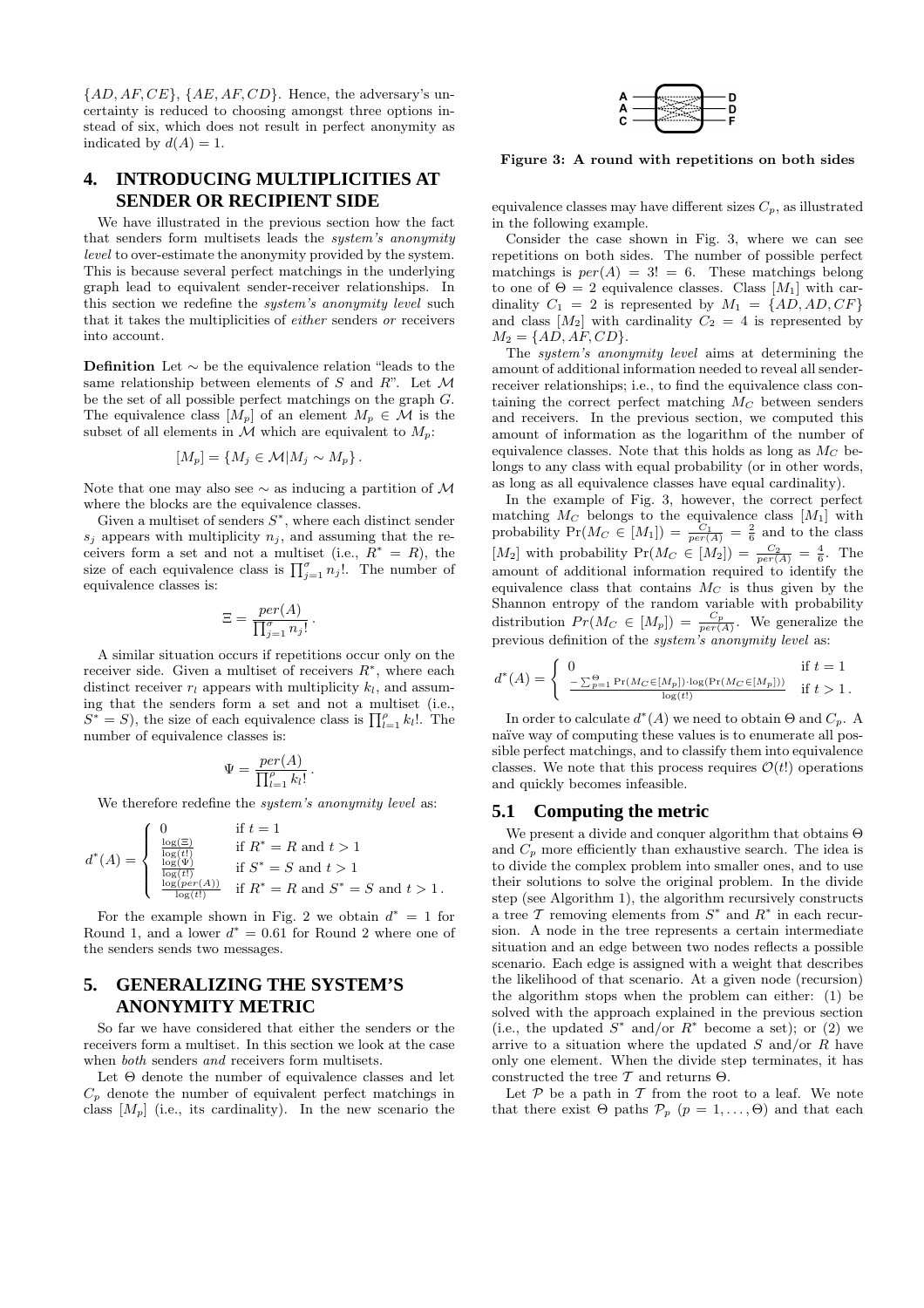path  $\mathcal{P}_p$  represents an equivalence class  $[M_p]$ .

The conquer step operates on the previously generated tree  $\mathcal T$  to compute the cardinalities  $C_p$  of the equivalence classes. The cardinality  $C_p$  of an equivalence class is given by the product of the weights of the edges along the path  $\mathcal{P}_p$  representing  $[M_p]$ :  $C_p = \prod_{w \in \mathcal{P}_p} w$ .

Algorithm 1 Divide step

- **Input:**  $S, R, N, K, A$  (where  $(S, N)$  are sorted in decreasing order of  $n_i$ )
- **Output:**  $\Theta$  (the number of equivalence classes)
- 1: function exploreNode(S,R,N,K,A)
- 2:  $\Theta = 0$
- 3: generate new node
- 4: if  $(|S| == 1)$  respectively  $(|R| == 1)$  then

5:  $w = n_1!$  resp.  $w = k_1!$ 

- 6: generate a new edge, associate the weight  $w$  to it, and generate a leaf node at the other end of that edge 7:  $return(1)$
- 
- 8: else if (all  $n_i \in N == 1$ ) resp. (all  $k_l \in K == 1$ ) then
- 9:  $w = \prod k_l!$  resp.  $w = \prod n_j!$
- 10: generate  $per(A)/w$  new edges, associate the weight w to each of them, and generate a leaf node at the other end of each edge
- 11:  $return(per(A)/w)$
- 12: else
- 13: activeSender  $\leftarrow s_1$
- 14: activeSenderMult  $\leftarrow n_1$
- 15:  $W := \{W_i | |W_i| = \text{activeSenderMult} \land W_i \subseteq R^* \land$  $r_x \in W_i \Leftrightarrow a_{1,x} = 1$  // $a_{1,x}$  is an element of A
- 16: **for all**  $W_i \in W$  do
- $17:$  $S' \leftarrow S \setminus \text{activeSender}$
- 18:  $N' \leftarrow \text{update } N \text{ //remove } n_1 \text{ from the vector }$
- $19:$  $R' \leftarrow R$
- 20:  $K' \leftarrow \text{update } K / / \text{decrease } k_l \text{ by the multiplicity}$ of  $r_l$  in  $W_i$ ; if a multiplicity  $k_l$  becomes 0,  $k_l$  is removed from  $K'$  and  $r_l$  is removed from  $R'$
- $21:$  $' \leftarrow$  update  $A$  // $A'$  is the adjacency matrix of the graph formed by the remaining nodes  $s_j \in S'$ ,  $r_l \in R'$  with their respective multiplicities N' and  $K'$ , and edges between them

22: 
$$
w = \text{activeSenderMult!} \cdot \prod_{r_l \in W_i} \binom{k_l}{k_l - k'_l}
$$

- 23: generate a new edge, associate the weight  $w$  to it
- 24:  $\Theta = \Theta + \text{exploreNode}(S', R', N', K', A')$  //this recursive call generates a node that is connected to the edge we just generated

25: end for

26: end if

#### **5.2 Bounds**

Although this algorithm has much lower complexity than  $\mathcal{O}(t!)$ , we note that for large values of t it may become rather expensive. Nevertheless, we can easily compute bounds for the system's anonymity level if the graph associated to the anonymous communication system is complete (e.g., the system is a threshold mix).

The upper bound is given by

$$
d^*(A) \le \min(\frac{\log(\Psi)}{\log(t)}, \frac{\log(\Xi)}{\log(t)}).
$$

The intuition is the following: repetitions on both the sender



Figure 4: Example for the proposed algorithm

and receiver sides can only reduce  $d^*(A)$  with respect to the case where repetitions occur only on one side. Therefore, the system's anonymity level in this scenario cannot be larger than  $d^*(A)$  considering that either  $S = S^*$  or  $R = R^*$ .

To compute the lower bound, we take the minimum of  $\sigma$ and  $\rho$ , the cardinalities of the sets of senders  $S$  and receivers R, respectively, and we obtain

$$
d^*(A) \ge \min(\frac{log(\sigma!)}{log(t)}, \frac{log(\rho!)}{log(t)}).
$$

Let us assume  $\sigma \leq \rho$ . In this case there are at least  $\sigma$ ! distinct perfect matchings between the  $\sigma$  unique senders and any  $\sigma$  unique receivers. If  $\sigma \geq \rho$  the reasoning is analogous.

#### **5.3 Example**

We use an example to illustrate how our algorithm works. Consider a scenario where  $S = \{A, B, C\}, N = \langle 2, 2, 1 \rangle,$  $R = \{D, E\}, K = \langle 2, 3 \rangle$ , and all elements of the adjacency matrix are equal to 1. Figure 4 shows the tree as it will be generated by the divide step. The first call of the algorithm generates the root node (the leftmost) which reflects the initial situation. Since none of the stop conditions is fulfilled, the algorithm selects the first sender in the set and analyzes her possible choices  $W = \{\{D, D\}, \{D, E\}, \{E, E\}\}.$  Let us look at the scenario "A sends two messages to  $\{D, E\}$ ". To prepare the input to the next recursive call, A is removed from the set of senders (line 17) and the according multiplicity is removed from the vector  $N$  (line 18). We update the receiver side similarly: for each receiver, we decrease her multiplicity in the vector  $K$  according to how often she appears in the current scenario  $W_i$ . As  $k_2$  becomes zero, the element is removed from the vector  $K'$  and the receiver  $D$ is removed from the set of receivers  $R'$  (lines 19 and 20). Next, we update the adjacency matrix such that it reflects the reduced multisets of senders and receivers. The last step before the recursive call is to insert a new edge, starting from the current node, into the tree and to associate the correct weight to it. For the scenario "A sends two messages to  $\{D, E\}$ " the weight is  $w = 2! \cdot \begin{pmatrix} 2 \\ 1 \end{pmatrix}$ 1  $\Big) \cdot \Big( \begin{array}{c} 3 \\ 1 \end{array} \Big)$ 1  $= 2 \cdot 2 \cdot 3 = 12.$ 

The recursive call of the algorithm inserts a new node on the other end of that edge. It reflects the resulting situation  $S = {B, C}$ ,  $N = \langle 2, 1 \rangle$ ,  $R = {D, E}$ ,  $K = \langle 1, 2 \rangle$ . This situation does still not fulfill any of the stop conditions. The first sender in the set is  $B$  and her possible choices are  $W = \{\{D, E\}, \{E, E\}\}.$  The possible scenarios are analyzed in the same way as explained above.

Once the last leaf has been generated, the initially called instance of the algorithm terminates and returns the computed number of equivalence classes  $\Theta = 5$ .